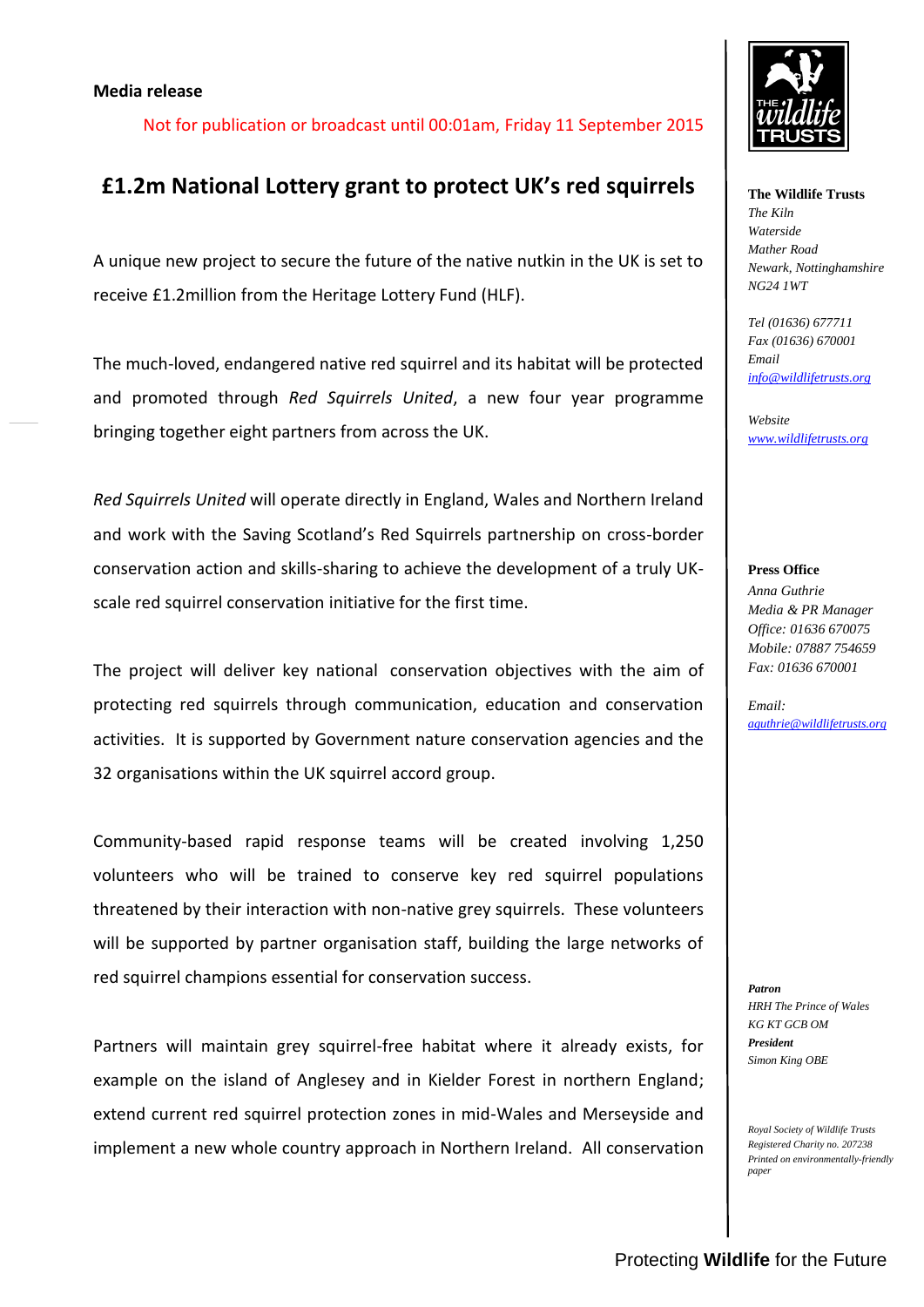work will be rigorously monitored contributing to robust scientific research and evaluation to be undertaken by academic partners.

Stephanie Hilborne OBE, Chief Executive of The Wildlife Trusts, said: "We're delighted that HLF is supporting this fantastic project. Our beautiful native red squirrels deserve our protection in every part of the UK where they can still thrive. This investment will allow us to unite hundreds of people championing this charismatic creature into one UK force for good. It will build on decades of hard work and passionate commitment. Thank you to players of the National Lottery for allowing this."

Tom Tew, Trustee at the Heritage Lottery Fund, said: "The ongoing plight of the red squirrel is perhaps one of the most alarming and well-known conservation issues that this country has seen. It's great to see such strong co-operation between conservation organisations which now, thanks to National Lottery players, have a great opportunity to capitalise on all the local work and build a co-ordinated, national response to the threats faced by this endangered species."

Through the *Red Squirrels United* project there will also be the opportunity for wider engagement with communities across the UK through workshops and events including mass participation squirrel monitoring.

The *Red Squirrels United* programme is led by The Wildlife Trusts in partnership with Newcastle University, Forest Research, Lancashire Wildlife Trust, Red Squirrels Trust Wales, Northumberland Wildlife Trust, Ulster Wildlife and The Wildlife Trusts of South & West Wales.

HLF has endorsed outline proposals and awarded £75,400 up front to help develop the project. The full grant amount will be considered at a later date, following a second-round application.

# **Notes to editors:**

## **Red squirrels** *(Sciurus vulgaris)*

The plight of the Red Squirrel is now recognised in local, regional, national and international conservation policies – it is featured in the Bern Convention, it is a priority species in the UK Biodiversity Action Plan (BAP) and the Red Squirrel is afforded the highest level of protection under UK law, the Wildlife and Countryside Act. Red squirrel strongholds are Scotland, the Lake District and Northumberland with some isolated, remnant populations further south in both England and Wales including Anglesey, Formby in Lancashire, Brownsea Island in Dorset and the Isle of Wight.